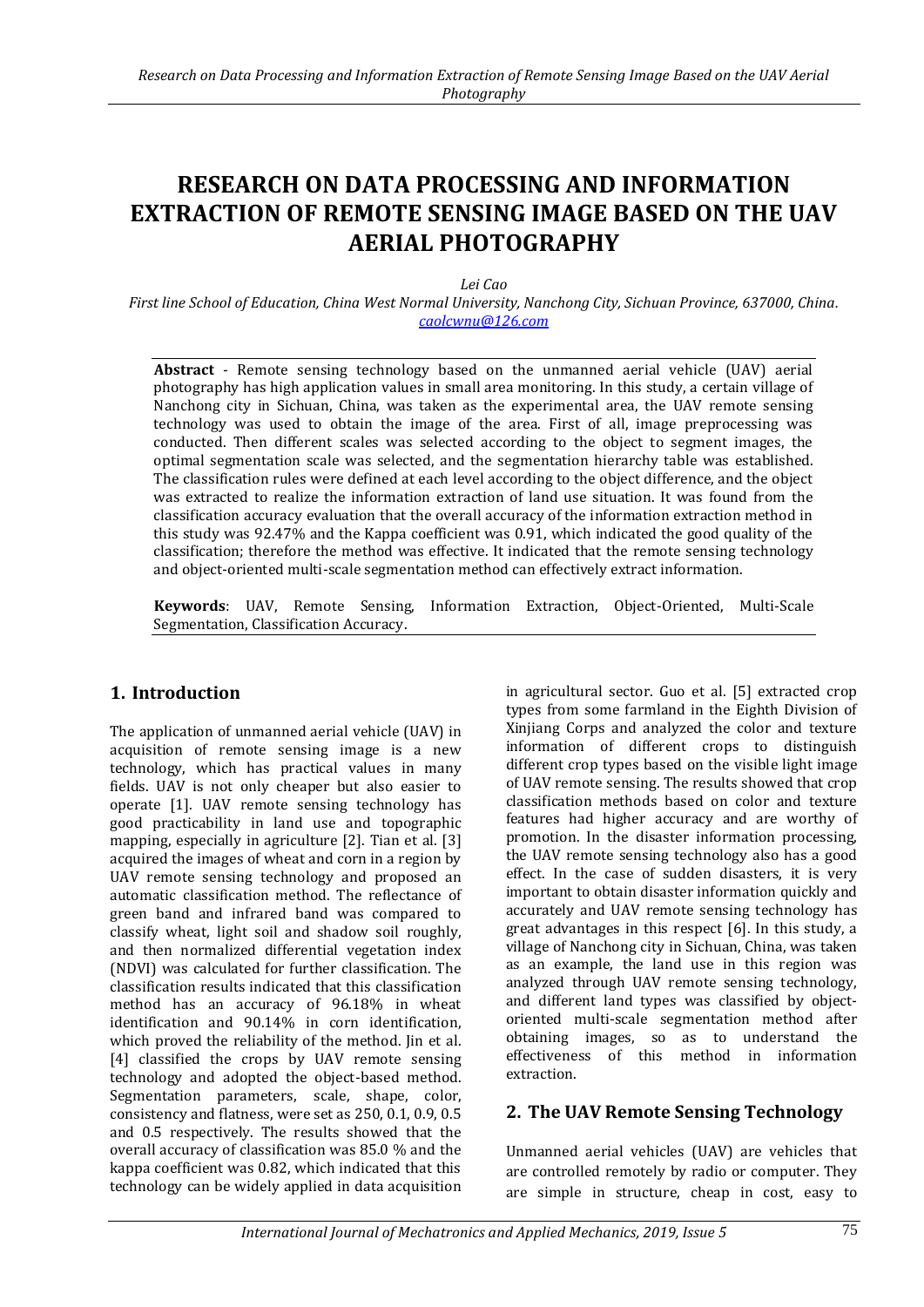maintain and of high application value. UAV remote sensing technology refers to the combination of UAV technology and remote sensing technology. UAV is taken as the aerial platform to obtain information through remote sensing sensor, and then computer is used to process the acquired image information. UAV is of great application value in the acquisition of land resources, natural resources, disaster area environment and other aspects.

With the development of economy, the landform of different regions in China is changing constantly, which puts forward new requirements for remote sensing technology.

As a new application technology, UAV remote sensing technology is simple in operation, less restricted by environment, and has higher image resolution and faster acquisition speed. It is widely applied in resource monitoring, environmental monitoring, water and soil utilization monitoring, etc.

### **3. Data Acquisition and Processing**

In this study, a village of Nanchong city in Sichuan province was taken as an experimental area, and information of land use in that area was extracted. LT - 150 type oil jet (Table 1), Canon 5 d Mark Ⅱ camera (Table 2) and 24mm focal length lens were used.

| Length of   | 2.2 <sub>m</sub> | Load         | 10 <sub>kg</sub> |  |  |
|-------------|------------------|--------------|------------------|--|--|
| aircraft    |                  |              |                  |  |  |
| Duration    | 2.5 <sub>h</sub> | Flight speed | $80 -$           |  |  |
|             |                  |              | 120km/h          |  |  |
|             |                  |              |                  |  |  |
| Measurement | 20km             | Wind         | Below            |  |  |
| radius      |                  | resistance   | level 4          |  |  |
|             |                  |              |                  |  |  |

*Table 1. The parameters of UAV*

*Table 2. The parameters of camera*

| Sensor | Canon 5D    | Focal  | 25mm/35  |
|--------|-------------|--------|----------|
|        | Mark II     | length | mm       |
|        |             |        |          |
| Pixel  | 21 million, | Single | $<$ 10MB |
|        | 5616*3744   | image  |          |
|        |             | size   |          |
|        |             |        |          |

The relative flight height of the UAV was 1000 m, the ground resolution was 0.27 m, the course overlap degree was 80%, and the side overlap degree was 60%.

The original image obtained is shown in Figure 1.



*Figure 1: UVA image*

For image preprocessing of the obtained image, the correction of UAV image was conducted firstly [7]. The edge parts was cut, and histogram matching method was applied to make uniform color processing. Then the aerial triangulation was conducted. The coordinate of the corresponding storefront discrete point was calculated, digital elevation model (DEM) was generated, and images was quickly generated through orthogonal projection production software [8, 9]. Image segmentation and information extraction were performed in the next step.

### **4. Multi-scale Image Segmentation Method**

Image segmentation refers to segmenting an image into several regions with features that do not overlap each other, and the segmented region is the image region. Before segmentation, the principle of segmentation need to be determined. In the land use, the image color, texture and shape of arable land, roads, houses, woodland and water are all different, and the division principle can be established according to the different characteristics. Multi-scale image segmentation method was selected in this study.

The multi-scale segmentation method [10] is to obtain the results with a hierarchical structure by segmenting an image multiple times using a hierarchical segmentation strategy. Each new segmentation is based on the previous segmentation. The segmentation scale of image segmentation will affect the accuracy of image classification. If the segmentation scale is too large, small objects will be hard to be segmented. If the segmentation scale is too small, the same object may be divided into multiple objects, which is not conducive to the subsequent image classification.

The optimal segmentation scale is the peak value of the mean standard deviation of image brightness, which can reflect the type of land use clearly. Experiments have shown that over segmentation will happen if the scale is smaller than 100 and object mixture will happen if the scale is larger than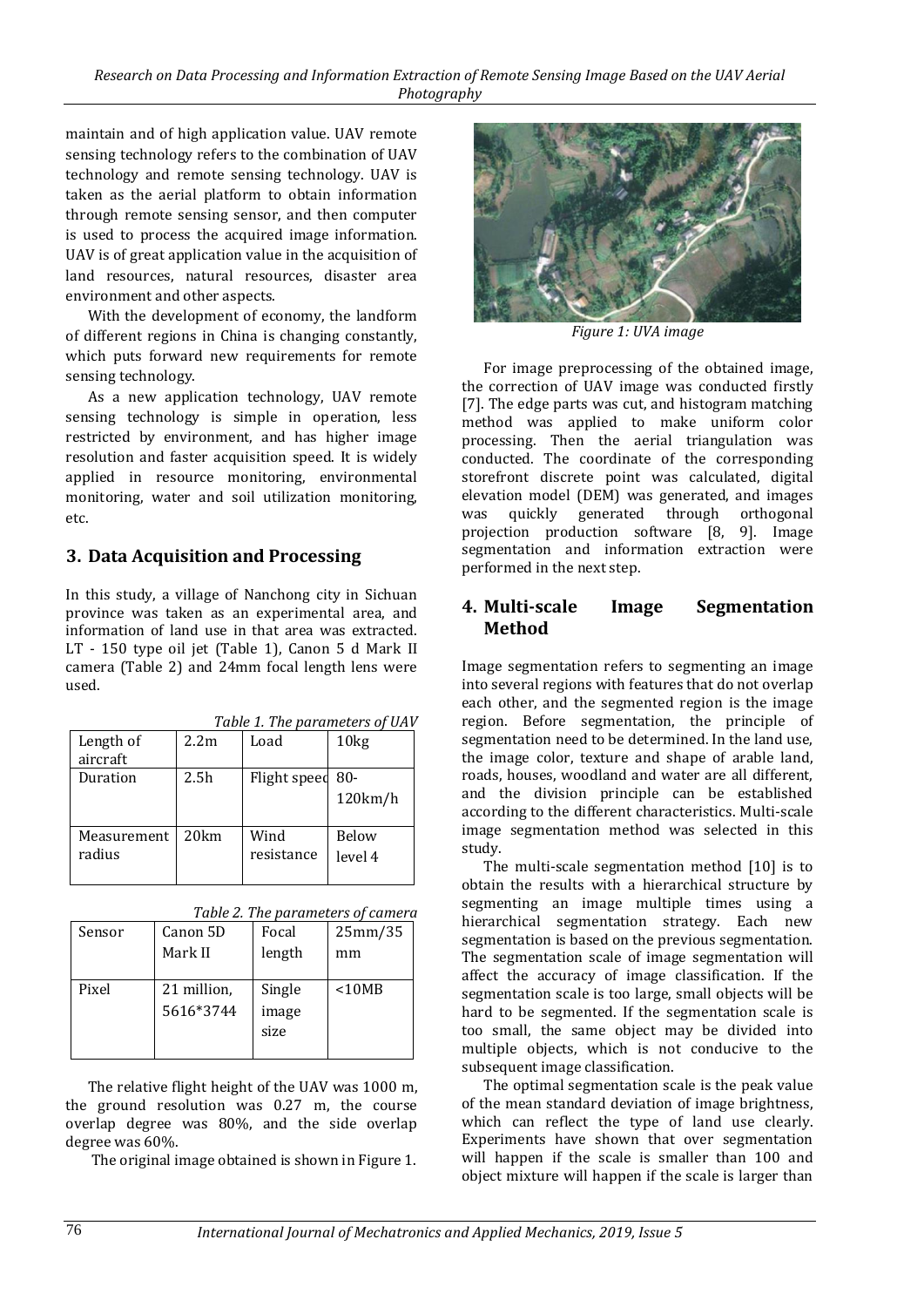350. Therefore, the scale is set between 100 and 350, and the brightness mean standard deviation is calculated to obtain the optimal segmentation scale. The compactness of image is set as 0.5 and the shape factor is 0.6.



*Figure 2: Brightness mean standard deviation under different segmentation scales*

Ten optimal segmentation scales can be obtained from the Figure 2. For seven types of land use, including residential land, transportation land, arable land, bare land, paddy fields, woodland and water areas, the four scales of 230, 240, 305 and 315 were selected to establish the segmentation hierarchy table.

*Table 3. Multi-scale segmentation hierarchy table*

| Segmentation<br>hierarchy | Segmentation<br>scale | Segmentation<br>objects                    |
|---------------------------|-----------------------|--------------------------------------------|
| L1                        | 315                   | Transportation<br>land and<br>paddy fields |
| L <sub>2</sub>            | 305                   | Woodland and<br>water areas                |
| L <sub>3</sub>            | 240                   | Arable land<br>and bare land               |
| L4                        | 230                   | Residential<br>land                        |

# **5. Object-oriented Multi-scale Segmentation and Information Extraction**

(1) Extract transportation land and paddy fields from L1

In the image, transportation land and some residential land were all white, which can be distinguished from other land types by the brightness mean feature X:

$$
X = \frac{\overline{R} + \overline{G} + \overline{B}}{3}
$$
 (1)

where  $R$ , $G$ , $B$  stands for the average brightness of red, green and blue image elements.

Roads can be distinguish by shape index feature Y:

$$
Y = \frac{e}{4\sqrt{S}}\tag{2}
$$

where e stands for the boundary length of the object, and S stands for the object area.

Residential land can be distinguished by gray difference vector mean feature Z:

$$
Z = \sum_{k=0}^{N-1} k V_k
$$
 (3)

where VK stands for the sum of the diagonal of the gray co-occurrence matrix of the object, and N stands for the number of rows or columns.

The number of adjacent dark objects was set up, and the number of adjacent dark objects was relatively large, so feature O was relatively large.

Classification rule 1 was defined as X>127, Y>3.3, and O≥5.

The range of paddy fields was determined by the mean feature  $\overline{B}$  of blue wave segment, and the feature P was established:

$$
P = 2\overline{B} - \overline{R} - \overline{G}
$$
 (4)

Classification rule 2 was defined as  $91 < B < 96$ , and  $P>0$ .

(2) Extract woodland and water areas from L2

The woodland and water areas were extracted on

the basis of L1, the mean feature  $\left[\overline{G}[41,77]\right]_{\text{of green}}$ band were extracted, and the classification rule 4 was defined as 62<X<66, and P>0. The water areas was extracted, the classification rule 5 was defined as X>70, and a small amount of arable land were eliminated.

(3) Extract arable land from L3

Arable land and bare land were extracted on the basis of L2. As the mean values of the red and green bands of the two terrains varied greatly, the classification rule 6 was firstly defined as 70<A<127 to extract arable land and bare land simultaneously, and then the features Q and H were established:

$$
Q = 2\overline{G} - \overline{R} - \overline{B} \tag{5}
$$

$$
H = 2\overline{R} - \overline{B} - \overline{G}
$$
 (6)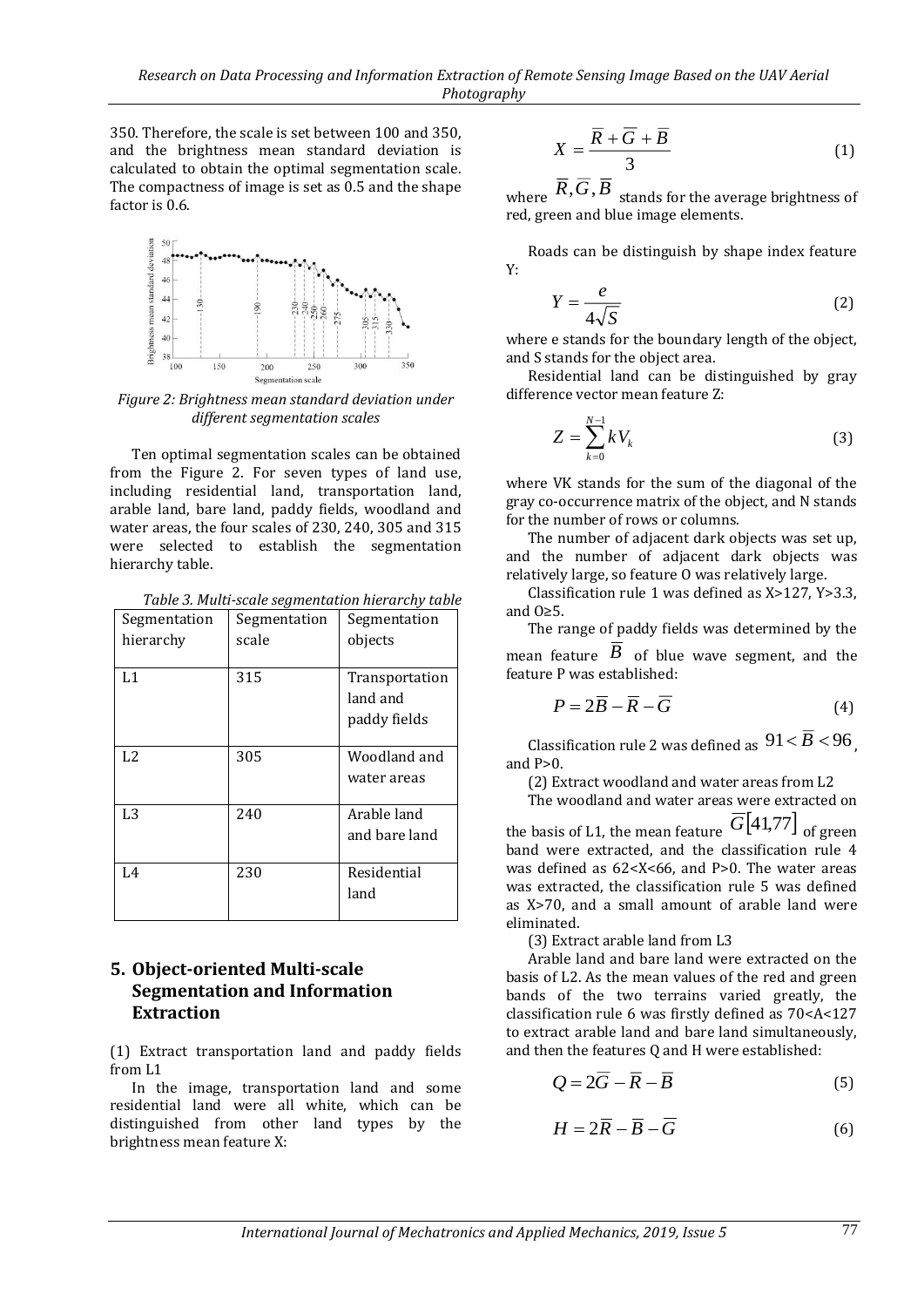Classification rule 7 was defined as Q≥9, and arable land was extracted. Classification rule 8 was defined as H>0, and Q<0, and bare land was extracted.

#### (4) Extract residential land from L4

Residential land was extracted on the basis of L3. Residential land include both blue and dark roofs. Firstly, blue roof was extracted with the mean value of blue wave segment, and classification rule 9 was defined as  $B > 158$ . Then dark roof was extracted. The mean value of red and blue wave segment of dark roof was greater than that of green band. Classification rule 10 was defined as 74<X<159, and Q<-5. Through four levels of extraction, the final information extraction results of this region are shown in Figure 3.



*Figure 3: Information extraction results*

It can be seen from the information extraction results that woodland area was relatively large, which accounted for about a third of the total area. Arable land concentrated near the water areas and paddy fields, and transportation land was relatively small, indicating that traffic in this area was not very convenient. Residential land was mostly concentrated in the surrounding roads, which was convenient for traveling, and there was some bare land in this region. From the perspective of land use, there was a large amount of land in the region, such as bare land and some woodland, which was worth developing and utilizing to promote the development of the region.

# **6. Classification Accuracy Evaluation**

Classification accuracy refers to the accuracy of object extraction, which can be used for testing the validity of classification rules [11]. In order to evaluate the classification accuracy, first of all, the classification results should be roughly evaluated through visual interpretation to determine whether the classification results are roughly consistent with the original image, and then the accuracy test should be carried out further, i.e., the objects after classification are compared with the actual situation. In this study, the confusing matrix method was selected, including three indicators of overall accuracy, overall Kappa coefficient and various types of Kappa coefficient.

(1) Overall accuracy refers to the number of correct classification as a percentage of the total, and its expression is:

$$
P = \frac{\sum_{h=1}^{k} P_{hh}}{M} \times 100\%
$$
 (7)

where  $P$  stands for the overall accuracy,  $P_{hh}$  stands for the correct number of classifications of class h, and M stands for the total number.

(2) Overall Kappa coefficient refers to the degree of coincidence of the two images, and its expression is:

$$
K = \frac{N\sum_{h=1}^{m} P_{hh} - \sum_{h=1}^{m} (P_{eh} \times P_{fh})}{N^2 - \sum_{h=1}^{m} (P_{eh} \times P_{fh})}
$$
(8)

where N stands for the total number, m stands for the total number of classification object types, *Peh* stands for the total number of columns in each category,  $P_{fh}$  stands for the total number of rows in each category, and  $P_{hh}$  stands for the number of correct classification of class h.

(3) Various types of Kappa coefficient

$$
K_{h} = \frac{NP_{hh} - P_{eh} \times P_{fh}}{NP_{eh} - P_{eh} \times P_{fh}}
$$
(9)

The classification accuracy evaluation results in this study are shown in Table 4.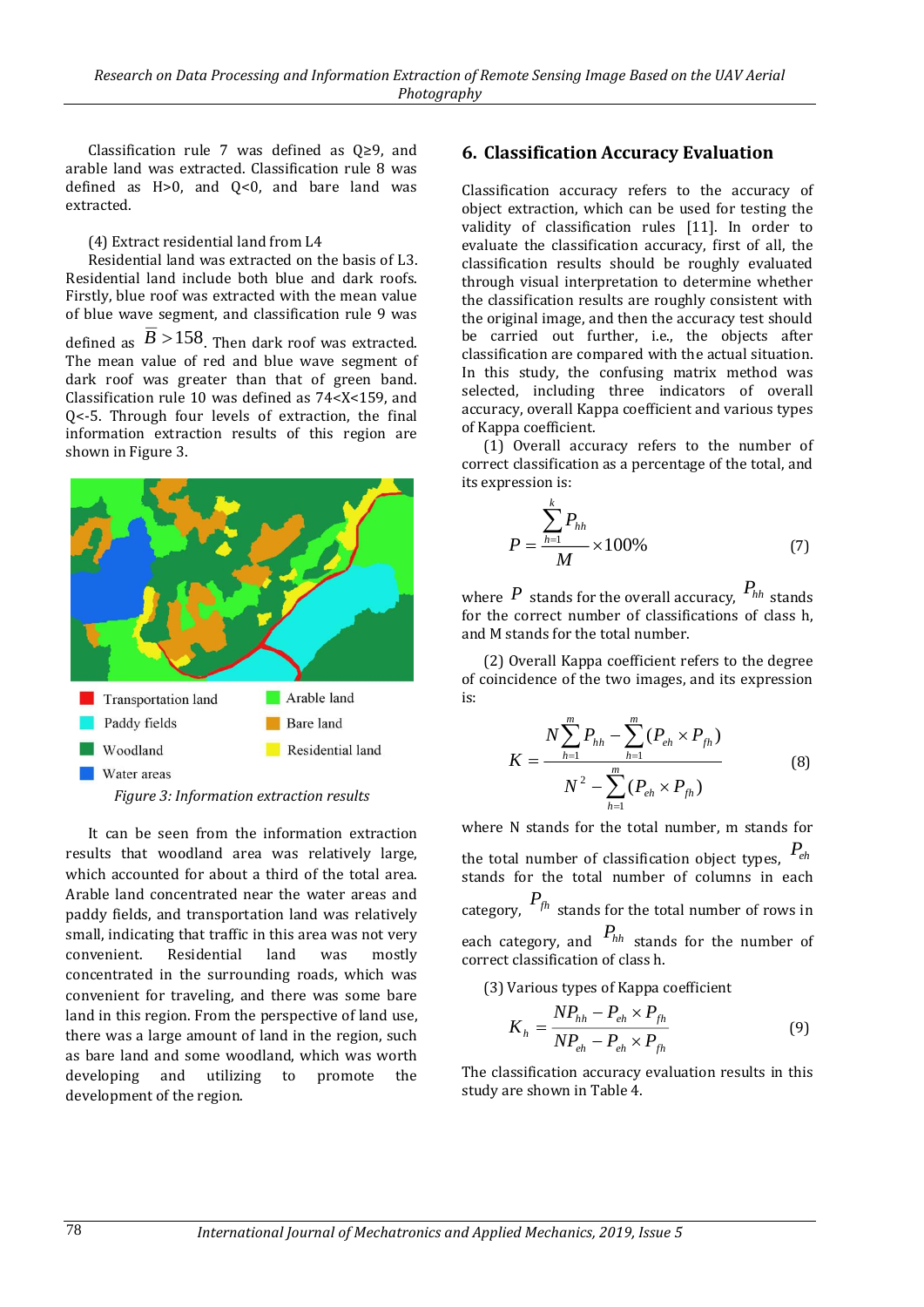|                        |                                   |                        |                                                           |                        |                  |                     | rabic 1. The chassification accuracy cruitation results |
|------------------------|-----------------------------------|------------------------|-----------------------------------------------------------|------------------------|------------------|---------------------|---------------------------------------------------------|
|                        | The total<br>number of<br>samples | The total<br>number of | The number<br>of correct<br>classification classification | Production<br>accuracy | User<br>accuracy | Overall<br>accuracy | Kappa<br>coefficient                                    |
| Transportation<br>land | 18                                | 19                     | 16                                                        | 88.89%                 | 84.21%           | 92.47%              | 0.91                                                    |
| Paddy fields           | 80                                | 78                     | 74                                                        | 92.50%                 | 94.87%           |                     |                                                         |
| Woodland               | 201                               | 208                    | 169                                                       | 84.08%                 | 81.25%           |                     |                                                         |
| Water areas            | 59                                | 58                     | 56                                                        | 94.92%                 | 96.55%           |                     |                                                         |
| Arable land            | 176                               | 178                    | 149                                                       | 84.66%                 | 83.71%           |                     |                                                         |
| Bare land              | 79                                | 72                     | 64                                                        | 81.01%                 | 88.89%           |                     |                                                         |
| Residential land       | 52                                | 49                     | 42                                                        | 80.77%                 | 85.71%           |                     |                                                         |

*Table 4. The classification accuracy evaluation results*

As can be seen from the Table 4, the number of correct classification of multi-scale classification methods was large, and the classification accuracy rate was high. It was found that the classification accuracy of transportation land, paddy fields and water areas was higher, probably these areas were more concentrated, and it was easy to distinguish, resulting in the small classification error. The distribution of other areas was scattered and difficult to classify, especially arable land, bare land and residential land, resulting in a relatively low accuracy rate. However, from the overall, the overall accuracy of the classification reached 92.47%, and the Kappa coefficient was 0.91, indicating that the classification quality was relatively high and the effect was relatively good.

# **7. Discussion and Conclusion**

With the development of remote sensing technology, its application is becoming more and more widely, and the UAV remote sensing technology has a high application value, especially in the small area monitoring. It can quickly and accurately acquire images of the target area without being restricted by the weather or terrain and has good practicability in resource monitoring, land use, topographic mapping, disaster information processing, etc [12].

In this study, firstly, UAV remote sensing technology was used to obtain the image of the target area, and then the image was preprocessed to improve the accuracy of information extraction. In terms of image segmentation and classification, there are methods based on edge detection, threshold and region, and object-oriented multiscale segmentation method was selected in this study, which can segment the image into a collection of objects with similar features, so as to realize image classification [13]. It is quite important for multi-scale segmentation method to select a good scale. Ten optimal segmentation scales were obtained based on the calculation of a variety of scales, then four scales of 230, 240, 305, 315 was selected from ten optimal segmentation scales for the seven land use types, residential land, transportation land, arable land, bare land, paddy fields, woodland, and water areas, and then the images of them were segmented according to levels. Different classification rules were defined according to the color and shape of different objects to extract different objects. From the extraction results of each level, it could be found that the results of information extraction of the object-oriented multi-scale segmentation method was clear, and the specified object can be extracted explicitly, without overextraction or over-generalization.

In order to further verify the classification quality of this method, the confusing matrix method was selected for classification accuracy evaluation. It was found from calculation that this method had an overall accuracy of 92.47%, and the Kappa coefficient was 0.91. The classification accuracy suggested that this method had a high classification quality and was effective and reliable in the information extraction of land use.

UAV remote sensing images are of great value in the rapid acquisition of land use information, especially in areas with poor climatic conditions and complicated topography. In this study, the objectoriented multi-scale segmentation method was used, the optimal segmentation scale was selected to segment images according to different levels, and